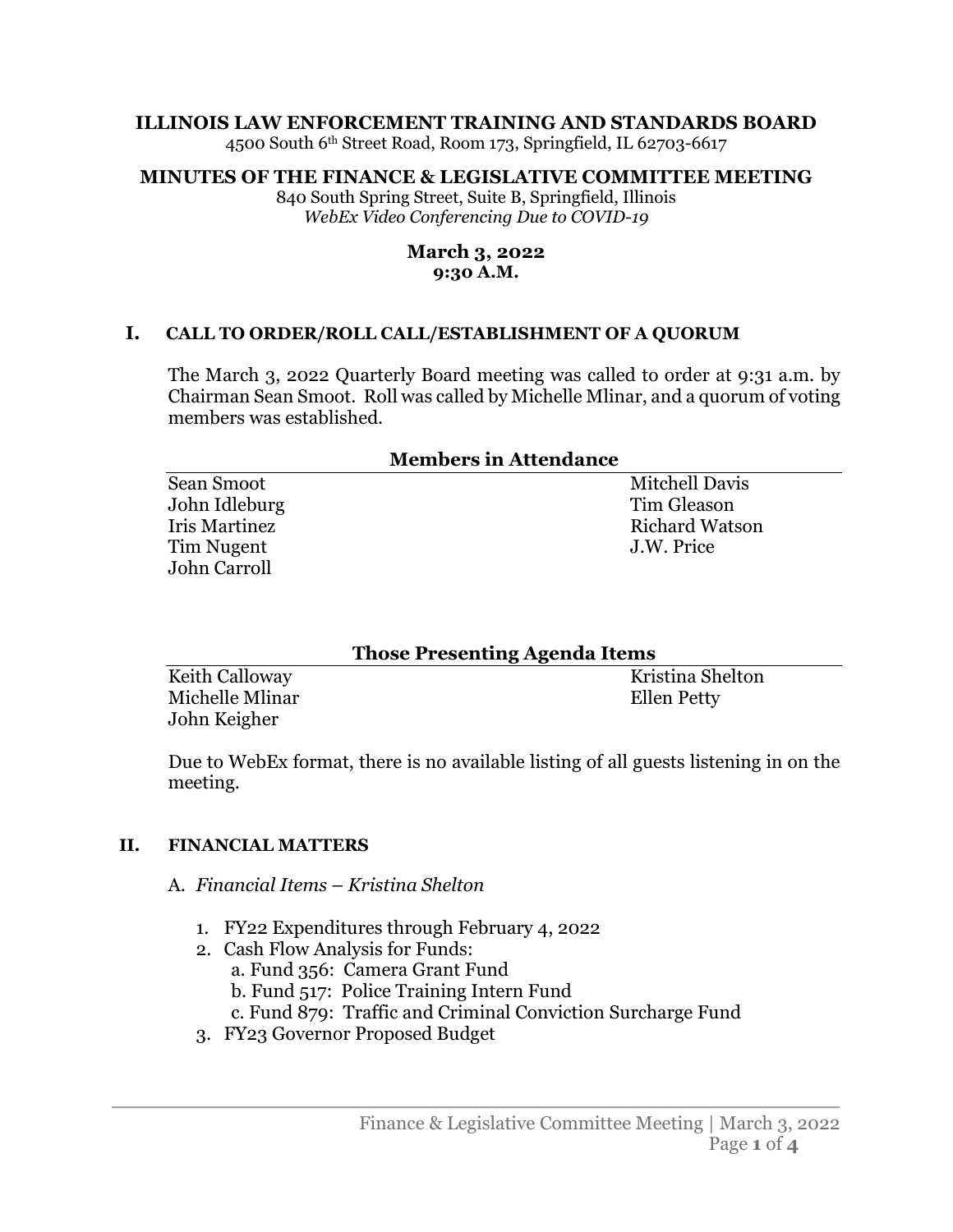Shelton stated that she has three sheets in tab G. This includes the year's expenditures to date through Feb 4 for FY 22. Also included is a cost analysis for the three funds we have available, and a proposed budget for FY 23 that the Governor introduced just recently. Chairman Smoot asked Shelton to go over the differences in what the Governor's office proposed. Shelton stated that the FY 23 proposed budget is \$86 million, and our FY 22 appropriation was \$51 million. The largest increase is for personnel to go from our current headcount (of 22) to our proposed headcount of 66. Another increase is the \$10M transferred from General Revenue into the Camera Grant Fund. There is \$10M increase from the new insurance fund, Fund 743, which is the \$4 increase in the insurance money to be imposed on insurance companies in April. No one is sure what the revenues from Fund 743 will be in the future, so \$10M has been appropriated. These funds will come in April and the Department of Insurance will make a transfer into our fund near the end of June/early July. At that time, we will know more about what we have available to spend. Those funds will go toward our set up, hopefully finding a place to house our people, buying furniture, vehicles, equipment, etc. There is an increase in general operational costs as well as in the training line, also in grants to local governments, and the \$400,000 into Fund 879 which is the payments to the MTU's.

## *Motion was made by Nugent, seconded by Carroll, and carried by all members present via roll call to accept the Financial Report.*

# B. *Legislative & Litigation Update – John Keigher*

Keigher stated that he would save his full report for the full Board meeting. He noted there is currently no litigation, though there is a Human Rights action against us that we are still monitoring.

Regarding legislation, it has been an interesting session with things moving at an accelerated rate. Several of the bills that we were watching with concern failed to make their way through committees. There are a couple of initiatives the Board is working on that would follow up to the trailer of the SAFE-T Act to make things better for the Board as they begin to move forward and implement those mandates. The first one is addressing Section 7 of the Police Training Act; this is where all the training mandates for basic courses and inservice mandates are found. There is also a new section, Section 10.7, that comes later in the Act which includes more triannual mandates. The Board's objective is to work with the Chiefs to consolidate those two sections into their own section so that it is easier to find the mandates for the officers at the basic, annual, and triannual level. The first part we would like to change is the Domestic Violence training, this was supposed to be a triannual mandate, but it got placed in a different section and now it is mandated every five years. If possible, they would like to change it back to the original triannual mandate.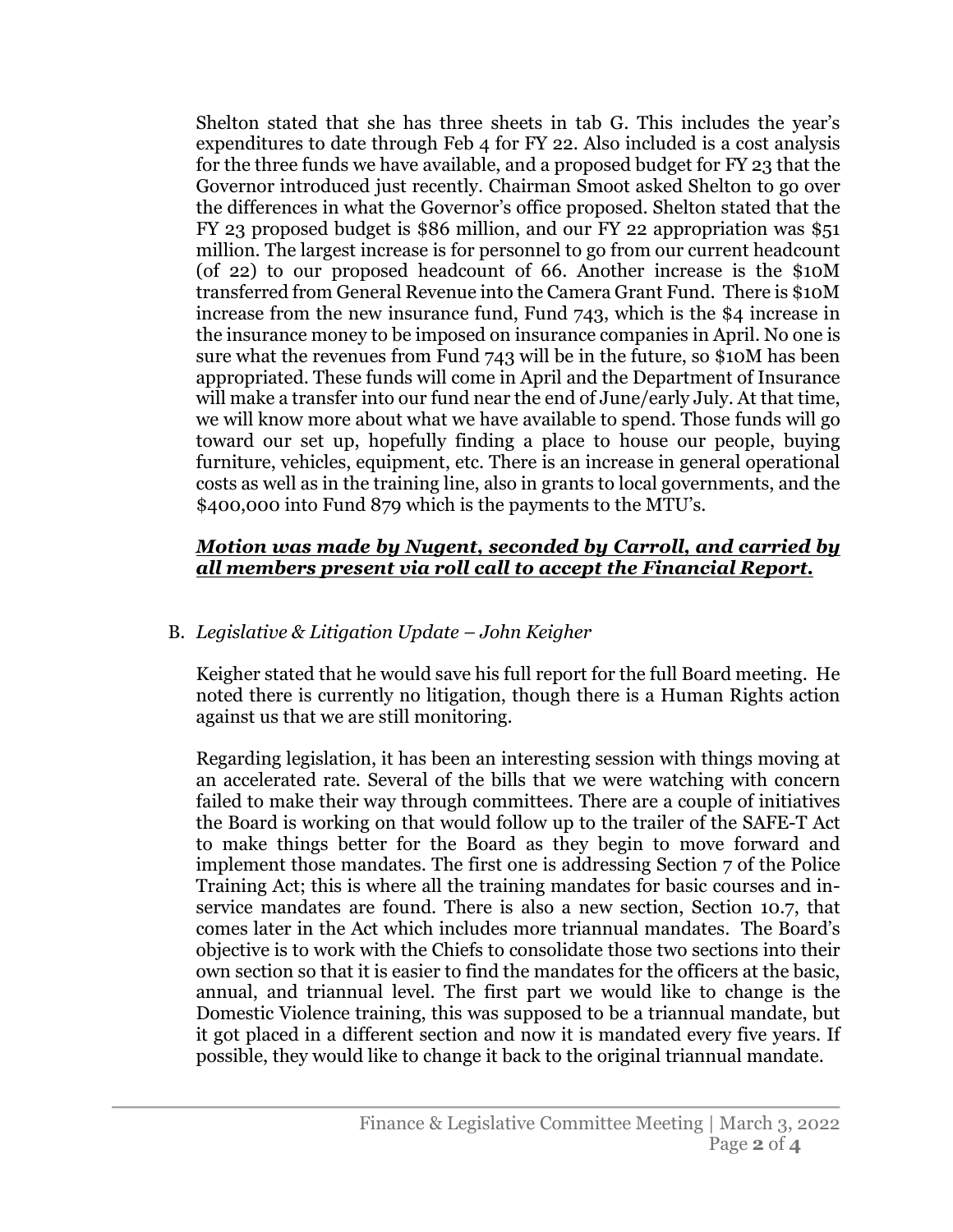The next thing to correct is when ISP investigates the Board's investigators, this is limited to the complaints under the new formal discretionary decertification provision. Keigher stated this came up in creating the MOU of both parties because they needed to establish the limitation to make sure there was no possible misinterpretation of the statute.

Keigher stated we are also looking into the way the MTU's are funded because of how confusing it is. The Governor's Office of Management and Budget reached out to the Board to see if there was a way to streamline the funding. Keigher commented with more money from the insurance accounts, the Board needs to make sure there is a better way of accounting for this.

The Board needs to make sure that the CIT officers are not pushed out of the 9- 8-8 mental health and behavioral disorder response calls, so if given the chance this will be added into the bill.

Keigher commented to the Camera Grants and stated if there is an opportunity to change the law to allow the camera grant funds to be used for more than just the initial purchase of cameras and include data storage and the administrative costs associated then they would like to explore that. There are some drafts in the works. Chairman Smoot commented to the importance of getting this changed as it is a burden to the agencies.

Chief Davis stated Director Kelly commented in a previous meeting that the State Police could take over the data storage, that it is a realistic possibility, and we should keep that on our radar.

Martinez asked in regard to the SAFE-T Act and waiver rules is this something that the Board needs to discuss. Chairman Smoot stated the rules go through the JCAR process, and yes, the Board will discuss.

## C. *Personnel Matters – Ellen Petty*

Ellen Petty stated her report is in tab F. Since the last meeting we hired Paul Petty as the Manager of In-Service Training on December 16th and he comes to us from the Illinois Gaming Board and was previously the Pike County Sheriff for 20 years. We lost Kelly Griffith, our General Legal Counsel, to Illinois State Police on January 15th. Two certification specialists who started this past Tuesday: Stormie DeJaynes from the Illinois Department of Financial and Professional Regulation and JoJo Blackburn from the Illinois Department on Aging. A FOIA officer was hired but then decided to stay at her agency. The Board is now inviting applicants to interview for the two open fiscal positions and FOIA officer over the next couple of weeks. We are waiting for examination results to come in to invite any qualified applicants to interview for the network administrator position. The general counsel and deputy director of professional standards positions have both been posted and resumes are under